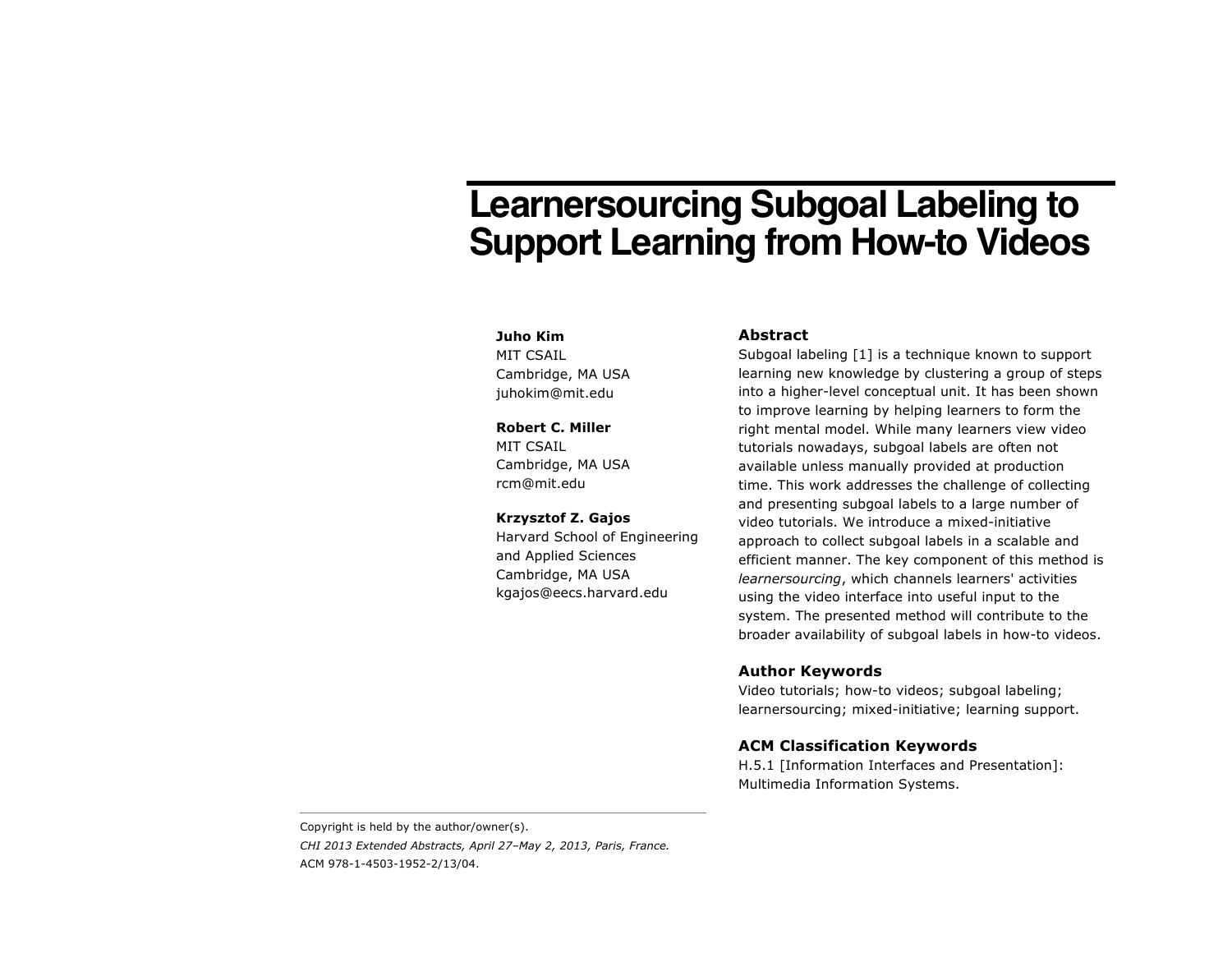

**Figure 1.** An example of a subgoal label presented as a video callout ("create component"). Image retrieved from [6].

#### **Introduction**

Learning how-to skills such as cooking, image manipulation, and makeup requires mastering procedural steps involved in the workflow. Mental models help this process by allowing learners to integrate simple steps into a complex step and to focus on high level functions rather than low level details [9]. The subgoal learning model [1] states that learners can develop better mental models by constructing a hierarchical structure of the steps by clustering them into subgoals. Subgoals enable learners to more flexibly adjust to a new problem when it differs from the original example they encountered before. Subgoals also let learners avoid optimizing to the surface-level instructions but encourage understanding a meaningful hierarchical structure. *Subgoal labels* refer to cues on grouping steps in an example into a meaningful unit, which aids in learning subgoals. An example is shown in Figure 1, where a video callout is added to show that the current subgoal is to "*create component*", which allows learners to not just focus on the surface-level step itself but also associate that step in terms of a higher-level goal of creating a component.

This research addresses the question of applying the subgoal learning model to how-to videos, a popular medium today's learners turn to for learning how-to skills. Video tutorials are effective because they include a live demonstration, which makes following along easy. They also capture richer context than static text+image tutorials, making them an effective medium for learning procedural skills [3]. However, learners using video struggle in building the right mental model required to solve the problem at hand. First, steps are not often indexed, causing extra cognitive load in constructing higher-level steps. Second, a linear flow

often omits the hierarchical structure of a problem, causing learners to memorize a sequence of steps [7] rather than to build the right mental model.

A recent study has shown that subgoal-labeled video instructions led to better knowledge transfer and longer retention of the material [6]. Students taught in subgoals approached new problems using their developed subgoals. Generalizing this finding to a large set of videos is challenging, however. Previous research on subgoal labeling either takes for granted the availability of the labels or manually generates them. But most how-to videos are not created with explicit subgoal labels. They are either missing or implicit, making it difficult for novices to construct the right mental model. In order for subgoal labels to be widely available to a large number of video tutorials, we need a scalable and efficient way to collect them.

This work-in-progress proposes a subgoal labeling method involving a mixed-initiative approach. We introduce a system where learners and AI feed each other with improved labels. On the learner's side, we use a technique we refer to as "learnersourcing", a method that transforms learners' activities into useful input to the system. The key insight is that while attempting to master new skills from videos, learners are actively analyzing and inferring mental models anyway. So why not channel the natural learning effort into subgoal labels that the system can store and use? On the AI's side, components include the label generator and quality control manager that improve the labels with an input set of possibly noisy labels.

In this work-in-progress we limit our scope to video tutorials of Photoshop, popular graphical design software, due to its high penetration and the availability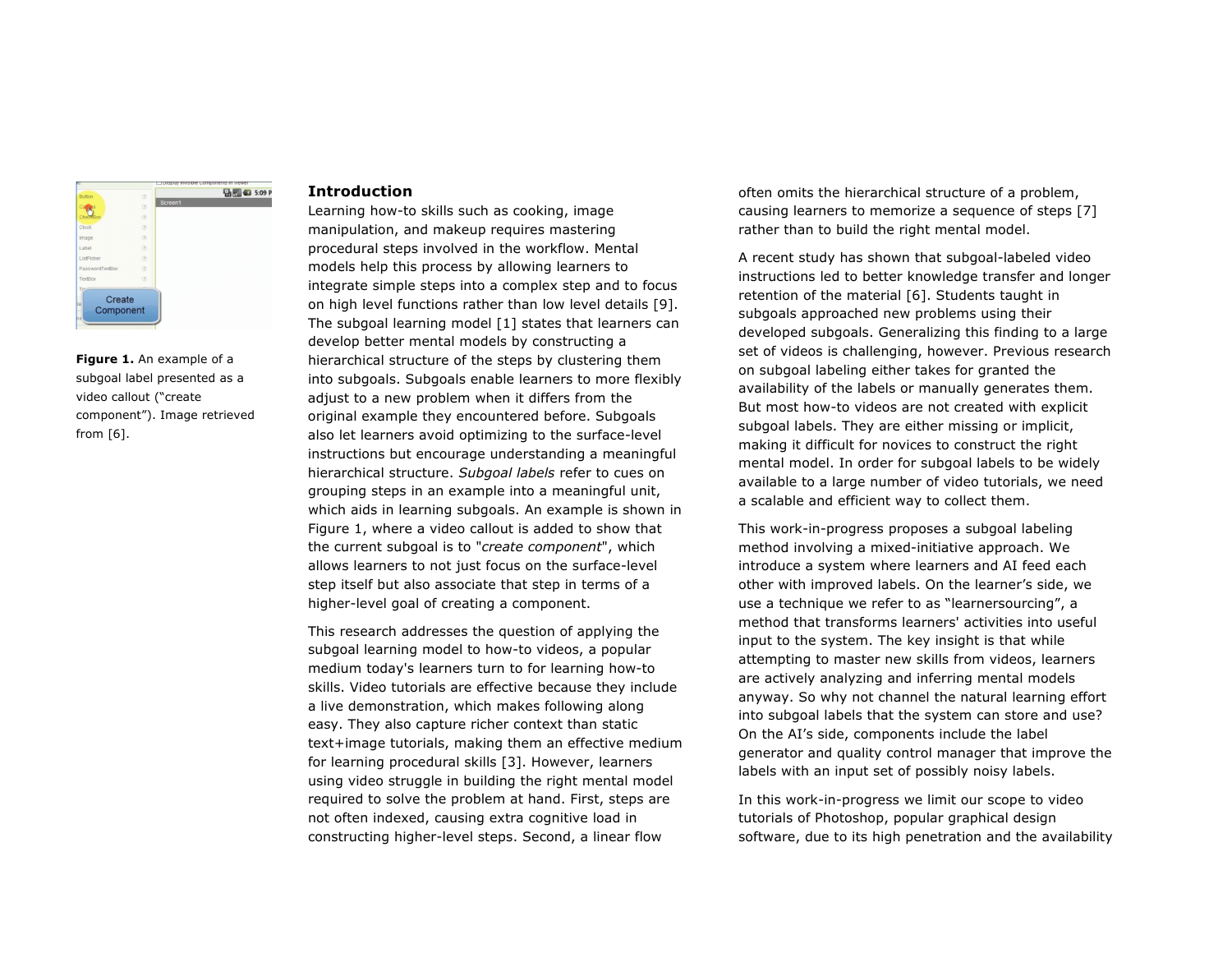### **Tool name**

- What is the tool used here? - e.g., *Gaussian Blur*

### **Ways to use a tool**

- How to set parameters for this tool? What is the technique required for this tool?

- e.g., Make the color channel line to an S-curve.

### **Clusters**

- What tools go together to accomplish a single goal? - e.g., *Desaturate* should be applied before *Invert*

# **Subgoal labels / high-level description**

- What is the reason for using this set of tools here? - e.g., Why use an s-curve? To maximize contrast.

**Figure 2.** Types of information learners rely on while working with how-to videos.

of large, open repositories of videos on the web. However, we envision the same technique to be applicable to other how-to videos that involve the procedural workflow with distinct steps and actions.

# **Initial Study**

To better understand how learners formulate subgoals, what information they rely on, and how they struggle when learning from video tutorials, we ran an informal study with novice Photoshop users. We invited 12 participants (8 male) to the laboratory and observed them perform design tasks in Photoshop. They were screened by a web survey to ensure they had no existing skills to solve tasks in the study. We alternated between two tasks: applying retro effect and transforming a photo to a sketch. For each task, they were given a source image to work on that none of the video tutorials contain. This design requires learners to not just replicate the steps but apply their knowledge. The only external resource available to them was video tutorials. Learners were asked to think-aloud while performing tasks. Here we summarize key findings drawn from observations during the sessions.

*Following along without understanding*

A common complaint learners had was that they do not understand the purpose of certain actions. Many of them followed along verbatim the instructions from a video tutorial they watched. A participant said, "*I don't know why I'm using Curves here. But I'm just doing it because the video tells me to."* This resulted in a poor quality final image because the image from the video tutorial is not identical to the given image, and the task required acquiring and applying higher-level skills. For example, a video tutorial with a dark background applied the RGB value of *(100, 76, 79)* in a gradient. Unfortunately the task image had a light background

and the same RGB value would not yield a desired gradient effect. Many learners replicated the exact values and never changed them even after seeing poor quality gradient. One explanation might be that they were caught in the details and resorted to memorizing the steps instead of forming the right mental model with higher-level intentions for the steps.

### *Unable to group steps*

It is often the case that learners miss certain steps from a tutorial. Some steps pass by too rapidly, and other steps are difficult to understand in the first attempt. In these cases participants tried to go back to a specific position in a clip, but often picked a wrong spot and ended up re-finding the desired position after watching the wrong segment multiple times. For example, many tutorials on transforming a photo to a sketch perform *desaturate* (desaturate an image to leave only black and white) before applying *invert* (invert colors of an image). Without the *desaturate* step, *invert* will not yield a clean white background with black lines. Many participants did not notice the connection between the two steps. When *invert* did not give a desired result, many participants repeatedly watched the segment applying *invert*. The problem in many cases, however, was that *desaturate* was skipped or applied with an error. As seen in this example, some steps are better understood when grouped together. Participants were not sure which steps are related, mostly because the videos they selected did not explain or contain such information. A meaningful hierarchical structure for a solution could have helped.

In summary, these novice Photoshop users struggled because they did not possess the right mental model to solve the problem they encountered. They have to handle too much information interspersed at different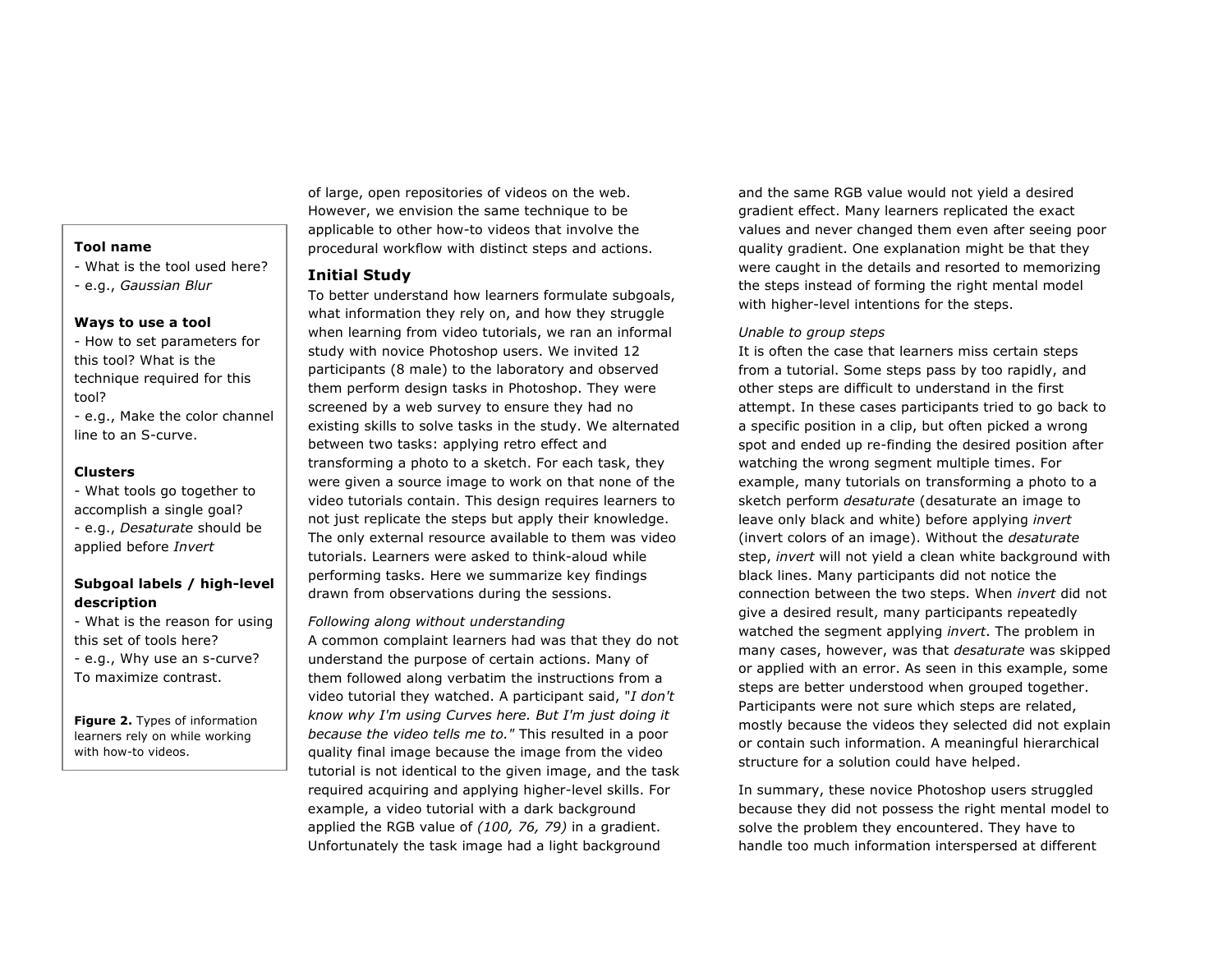#### **(a) Fact verification**

What do you think is a tool used here?

○ Curves Hue/Saturation Gradient Map Rectangular Marquee

ToolScape thinks 'motion blur' is used here. Is this correct?

 $\bigcirc$  Yes  $\bigcirc$  No

#### **(b) Subgoal labeling**

| How would you describe the effect<br>from left to right? |
|----------------------------------------------------------|
|                                                          |
| Why do you think 'Desaturate' was                        |
| used here?                                               |
|                                                          |

### **(c) Grouping**

| Can 'Duplicate Layer' and 'Invert'<br>be combined as a single step? |
|---------------------------------------------------------------------|
| Yes<br>No<br>Why?                                                   |
|                                                                     |

**Figure 3.** Learner quizzes asking for various types of input.

cognitive levels at once. Reducing the amount of information required in the problem solving process can reduce cognitive load for novices [8].

Based on learner observations we categorize four information types that learners rely on when solving a design task (Figure 2). Our next goal is to find ways to collect and present such information to offload the manual bookkeeping.

## **Approach**

We propose a method for large-scale subgoal labeling. A mixed-initiative system between AI and learners benefits from each other's label-generation activity. Our approach is inspired by a mixed-initiative information extraction system by Hoffmann *et al.* [5] They demonstrated how user contribution increased while the information extraction system achieved higher accuracy with more training examples. In the learning context, we note that learners actively search for and process information while watching tutorials, although questions they had and answers they found are often not explicitly documented. Learners analyze and infer from workflows inside a video tutorial to learn skills. So why not channel the natural learning effort into subgoal labels the system can store and use?

We inject short quizzes while watching videos to encourage learners to explicitly enter information they learn from a tutorial. A design goal in designing learner quizzes is to ensure that the input soliciting method aligns with learners' natural inquiries. Our current design includes three types of questions: fact verification, subgoal labeling, and grouping (Figure 3). Fact verification questions (Figure 3(a)) simply check factual information about a workflow. For example, they ask for a tool used at a given point to remind the

learner with the name. Subgoal labeling questions (Figure 3(b)) ask for free-form textual input on the intention of a step or a set of steps. They address the problem of following along without understanding, as noted in our initial study. Collected input can be used as training data for AI to generate subgoal labels. Grouping questions (Figure 3(c)) ask if tools can go together and why. This type of question addresses the difficulty of grouping steps as observed by our initial study. The clustering information can be used as training data for the clustering algorithm.

On the AI side, we propose that the system generates the best labels it can, using clustering algorithms for grouping and topic modeling and LDA for label generation. Learners' input would be continuously inserted into the system database, which would be verified before being used as training data. A quality control mechanism using majority voting would be added to reduce noise in the learner input. For example, if three learners responded *"maximize contrast"* for a subgoal labeling question while only one said *"minimize contrast"*, the system would accept *"maximize contrast"* as the correct label.

A key challenge in activating the mixed-initiative system and closing the feedback loop between learners and AI is to bootstrap the system in the initial phase. The initial stage suffers from the lack of subgoal information and low accuracy in the labels, potentially failing to give learners satisfactory learning experiences. Specifically, we plan to address the following two challenges: first, cope with the lack of information to present for new tasks or early users; second, get the critical mass of learners required to generate enough training data. A solution to populate the initial subgoal set is to mine static HTML tutorials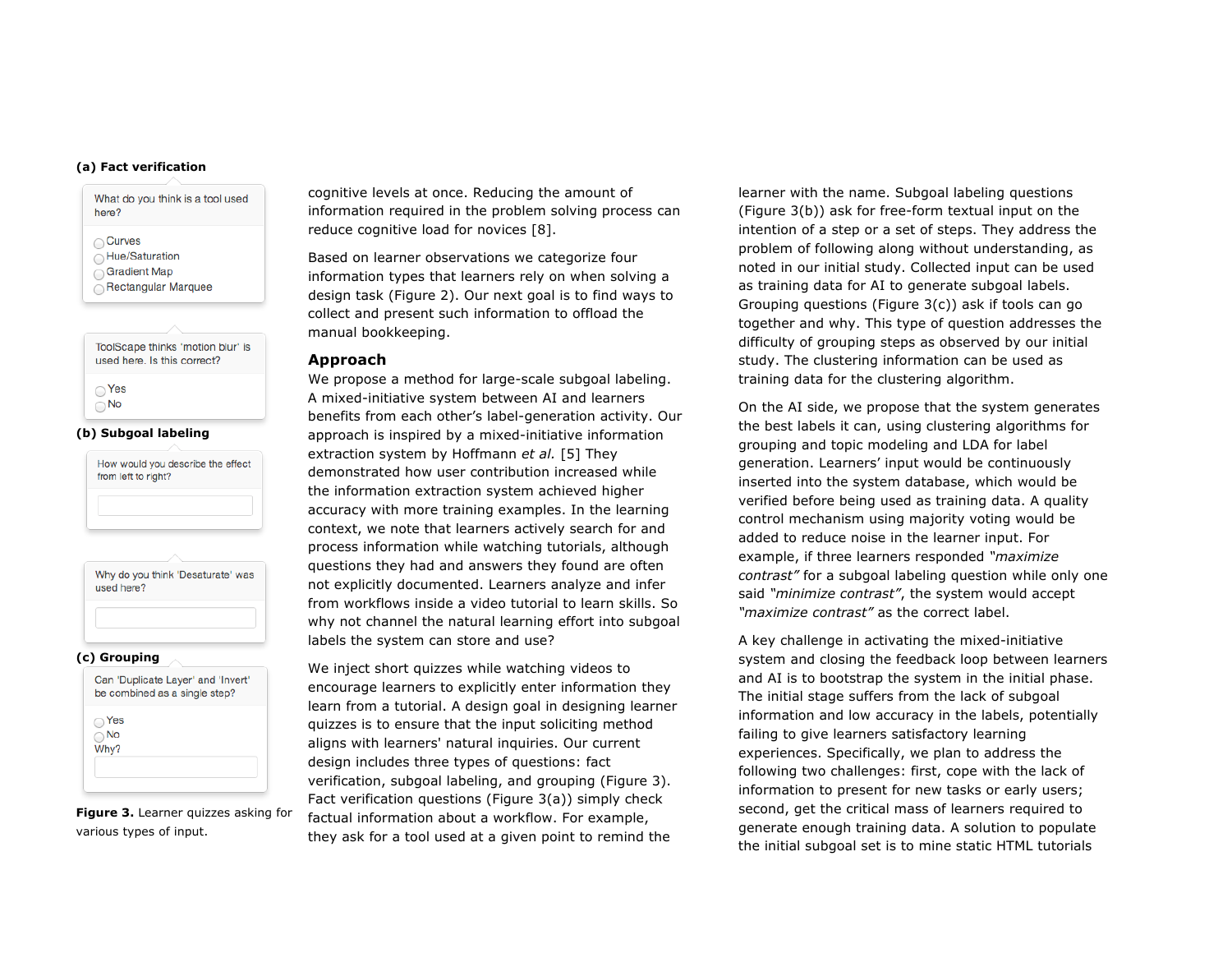for subgoal candidates. This technique ensures that early learners will still see reasonable answers. A plan for reaching out to more learners is to use online advertisements. A similar idea successfully invited people to contribute to Wikipedia edits [5]. In our case we will use a Youtube-like video page that learners can visit to watch video tutorials.

## **Evaluation**

We present preliminary, qualitative results from a pilot study with three users. We only gave them subgoal labeling quizzes because they are of our primary interest. More specifically, we asked the "how would you describe the effect from left to right?" question for 6 before-after image pairs.

Overall, many of the answers were similar among the participants with appropriate labeling assigned, which researchers manually judged. For example, for an image pair of a girl, participants replied, *"make it monotonic"* and *"make it more classy by turning into B&W and old tone"*. For an image pair of a house, participants answered, *"all shadings are removed"* and *"removing shadings".*

Just asking the simple question does not necessarily lead to usable subgoal labels, however. Firstly, many of the labels remained at the surface level. The framing of the question can be revised to ask for more higherlevel subgoal intentions. Secondly, even with the three participants we had, their input spanned different abstraction levels. For example, for a bicycle image pair, one participant wrote, *"the floor becomes brighter"*, while another wrote, *"Original bicycle color was a little dark, so it was brightened to make some details of bike stand out more clearly, perhaps contrast was enhanced at the same time. Might be color* 

*histogram expanded also but not very sure!"* One way to address this individual variance problem is to provide an example response, which will set the right level of expectation for labels entered.

A more systematic evaluation will require answering two questions: 1) Does the system generate good subgoal labels? 2) Do learners with injected quizzes benefit from having them?

To evaluate the quality of subgoal labels generated by our system, we will compare the labels against expertgenerated labels. The TAPS method [2] can be used by the experts to guide the labeling process. To evaluate the learning experience of learners using the system, we will run a controlled laboratory user study. The study will have two conditions: a control group given only the video tutorials and an experimental group given the video tutorials with injected quizzes. Similar to our initial study, we will ask participants to perform design tasks in Photoshop using only the given system as their help resource. Then we will compare knowledge transfer, retention of the material, quality of designs produced, and self-efficacy in their ability to design.

# **Possible Applications**

Once a database of subgoal labels is built, we envision a number of novel applications leveraging it. Here we present two possible application ideas.

#### *Video-hopping*

One value of learning with a large repository of videos is in leveraging the collective knowledge. There are often multiple alternative approaches to a problem, but many learners rely on a single solution. In the videohopping application, the interface presents alternative video segments that share the same subgoal while the learner watches a video. For example, if the currently